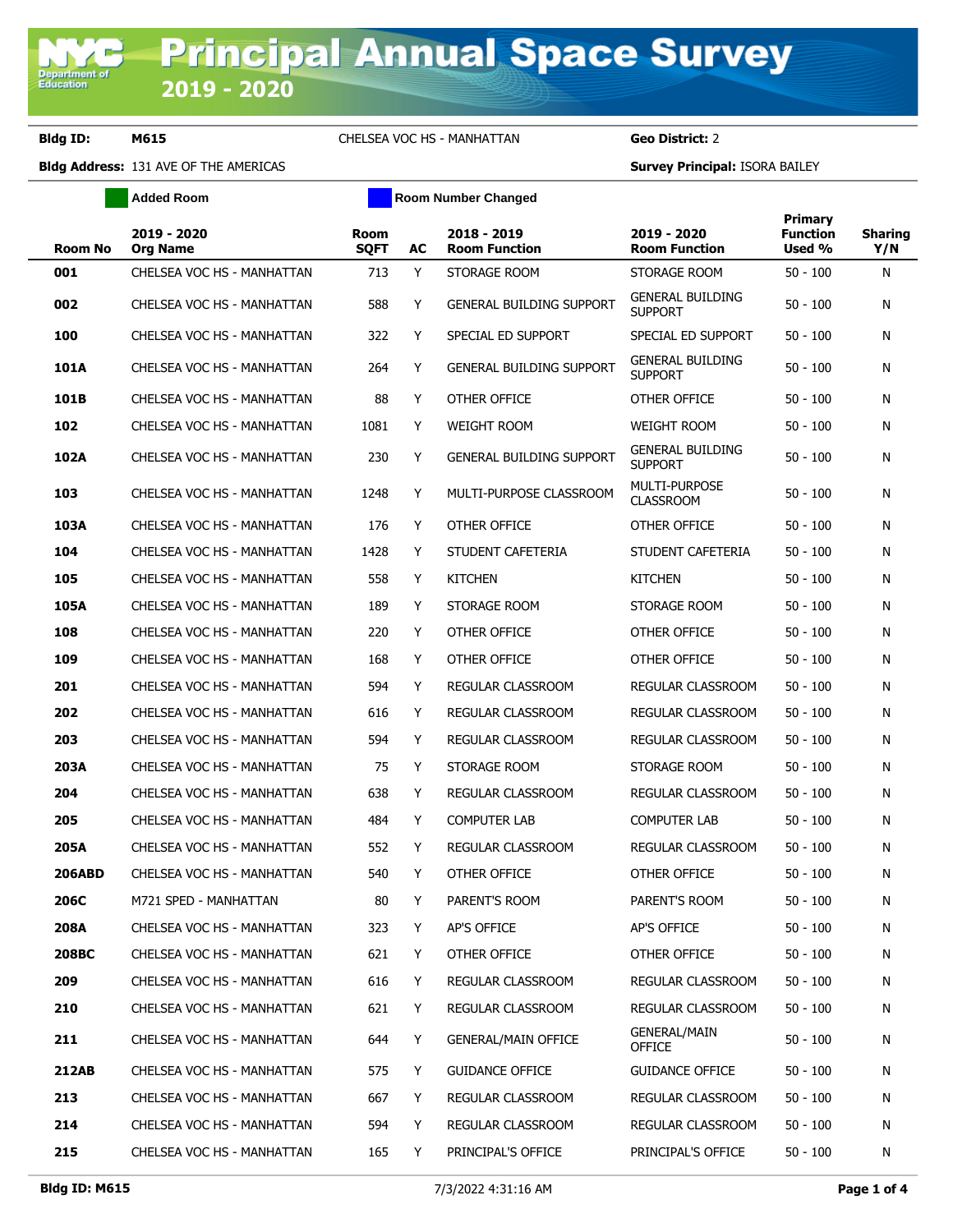**Bldg ID: M615** CHELSEA VOC HS - MANHATTAN **Geo District:** 2

**Added Room Room Room Number Changed** 

**Bldg Address:** 131 AVE OF THE AMERICAS **Survey Principal:** ISORA BAILEY

| <b>Room No</b> | 2019 - 2020<br>Org Name    | Room<br><b>SQFT</b> | AC | 2018 - 2019<br><b>Room Function</b> | 2019 - 2020<br><b>Room Function</b>       | <b>Primary</b><br><b>Function</b><br>Used % | <b>Sharing</b><br>Y/N |
|----------------|----------------------------|---------------------|----|-------------------------------------|-------------------------------------------|---------------------------------------------|-----------------------|
| 301            | CHELSEA VOC HS - MANHATTAN | 594                 | Y  | REGULAR CLASSROOM                   | REGULAR CLASSROOM                         | $50 - 100$                                  | N                     |
| 302            | CHELSEA VOC HS - MANHATTAN | 594                 | Y  | REGULAR CLASSROOM                   | REGULAR CLASSROOM                         | $50 - 100$                                  | N                     |
| 303            | CHELSEA VOC HS - MANHATTAN | 594                 | Y  | REGULAR CLASSROOM                   | REGULAR CLASSROOM                         | $50 - 100$                                  | N                     |
| 303A           | CHELSEA VOC HS - MANHATTAN | 112                 | Y  | AP'S OFFICE                         | AP'S OFFICE                               | $50 - 100$                                  | N                     |
| 304            | CHELSEA VOC HS - MANHATTAN | 594                 | Y  | REGULAR CLASSROOM                   | REGULAR CLASSROOM                         | $50 - 100$                                  | N                     |
| 304A           | CHELSEA VOC HS - MANHATTAN | 105                 | Y  | <b>GENERAL BUILDING SUPPORT</b>     | <b>GENERAL BUILDING</b><br><b>SUPPORT</b> | $50 - 100$                                  | N                     |
| 305/7          | CHELSEA VOC HS - MANHATTAN | 1242                | Y  | <b>COMPUTER LAB</b>                 | <b>COMPUTER LAB</b>                       | $50 - 100$                                  | N                     |
| 306            | CHELSEA VOC HS - MANHATTAN | 594                 | Y  | REGULAR CLASSROOM                   | REGULAR CLASSROOM                         | $50 - 100$                                  | N                     |
| 308            | CHELSEA VOC HS - MANHATTAN | 594                 | Y  | REGULAR CLASSROOM                   | REGULAR CLASSROOM                         | $50 - 100$                                  | N                     |
| 309            | CHELSEA VOC HS - MANHATTAN | 594                 | Y  | <b>REGULAR CLASSROOM</b>            | REGULAR CLASSROOM                         | $50 - 100$                                  | N                     |
| 310            | CHELSEA VOC HS - MANHATTAN | 675                 | Y  | <b>COMPUTER LAB</b>                 | <b>COMPUTER LAB</b>                       | $50 - 100$                                  | N                     |
| 310A           | NYC ISCHOOL - MANHATTAN    | 75                  | Y  | <b>GENERAL BUILDING SUPPORT</b>     | <b>GENERAL BUILDING</b><br><b>SUPPORT</b> | $50 - 100$                                  | N                     |
| 311            | CHELSEA VOC HS - MANHATTAN | 624                 | Y  | <b>COMPUTER LAB</b>                 | <b>COMPUTER LAB</b>                       | $50 - 100$                                  | N                     |
| 312/313        | CHELSEA VOC HS - MANHATTAN | 1173                | Y  | <b>SCIENCE LAB</b>                  | <b>SCIENCE LAB</b>                        | $50 - 100$                                  | N                     |
| 314            | CHELSEA VOC HS - MANHATTAN | 675                 | Y  | REGULAR CLASSROOM                   | REGULAR CLASSROOM                         | $50 - 100$                                  | N                     |
| 401            | NYC ISCHOOL - MANHATTAN    | 621                 | Y  | REGULAR CLASSROOM                   | REGULAR CLASSROOM                         | $50 - 100$                                  | N                     |
| 401A           | NYC ISCHOOL - MANHATTAN    | 225                 | Y  | <b>GENERAL BUILDING SUPPORT</b>     | <b>GENERAL BUILDING</b><br><b>SUPPORT</b> | $50 - 100$                                  | N                     |
| 402            | NYC ISCHOOL - MANHATTAN    | 567                 | Υ  | REGULAR CLASSROOM                   | REGULAR CLASSROOM                         | $50 - 100$                                  | N                     |
| 403            | NYC ISCHOOL - MANHATTAN    | 567                 | Y  | REGULAR CLASSROOM                   | REGULAR CLASSROOM                         | $50 - 100$                                  | N                     |
| 404            | NYC ISCHOOL - MANHATTAN    | 567                 | Y  | REGULAR CLASSROOM                   | REGULAR CLASSROOM                         | $50 - 100$                                  | N                     |
| 404A           | NYC ISCHOOL - MANHATTAN    | 105                 | Y  | <b>GENERAL BUILDING SUPPORT</b>     | <b>GENERAL BUILDING</b><br><b>SUPPORT</b> | $50 - 100$                                  | N                     |
| 405/7          | NYC ISCHOOL - MANHATTAN    | 1242                | Y  | REGULAR CLASSROOM                   | REGULAR CLASSROOM                         | $50 - 100$                                  | N                     |
| 406            | NYC ISCHOOL - MANHATTAN    | 588                 | Y  | REGULAR CLASSROOM                   | <b>REGULAR CLASSROOM</b>                  | $50 - 100$                                  | N                     |
| 408            | NYC ISCHOOL - MANHATTAN    | 588                 | Y  | REGULAR CLASSROOM                   | REGULAR CLASSROOM                         | $50 - 100$                                  | N                     |
| 409ABC         | NYC ISCHOOL - MANHATTAN    | 567                 | Y  | OTHER OFFICE                        | OTHER OFFICE                              | $50 - 100$                                  | N                     |
| 410            | NYC ISCHOOL - MANHATTAN    | 621                 | Y  | REGULAR CLASSROOM                   | REGULAR CLASSROOM                         | $50 - 100$                                  | N                     |
| 411A           | NYC ISCHOOL - MANHATTAN    | 288                 | Y  | <b>SCIENCE PREP ROOM</b>            | SCIENCE PREP ROOM                         | $50 - 100$                                  | N                     |
| 412/413        | NYC ISCHOOL - MANHATTAN    | 1200                | Y  | SCIENCE LAB                         | SCIENCE LAB                               | 50 - 100                                    | N                     |
| 414            | NYC ISCHOOL - MANHATTAN    | 648                 | Y  | SCIENCE DEMO ROOM                   | SCIENCE DEMO ROOM                         | $50 - 100$                                  | N                     |
| 415            | NYC ISCHOOL - MANHATTAN    | 225                 | Y  | OTHER OFFICE                        | OTHER OFFICE                              | 50 - 100                                    | N                     |
| 501            | NYC ISCHOOL - MANHATTAN    | 621                 | Y  | REGULAR CLASSROOM                   | REGULAR CLASSROOM                         | 50 - 100                                    | N                     |
| 502            | NYC ISCHOOL - MANHATTAN    | 567                 | Y  | REGULAR CLASSROOM                   | REGULAR CLASSROOM                         | 50 - 100                                    | N                     |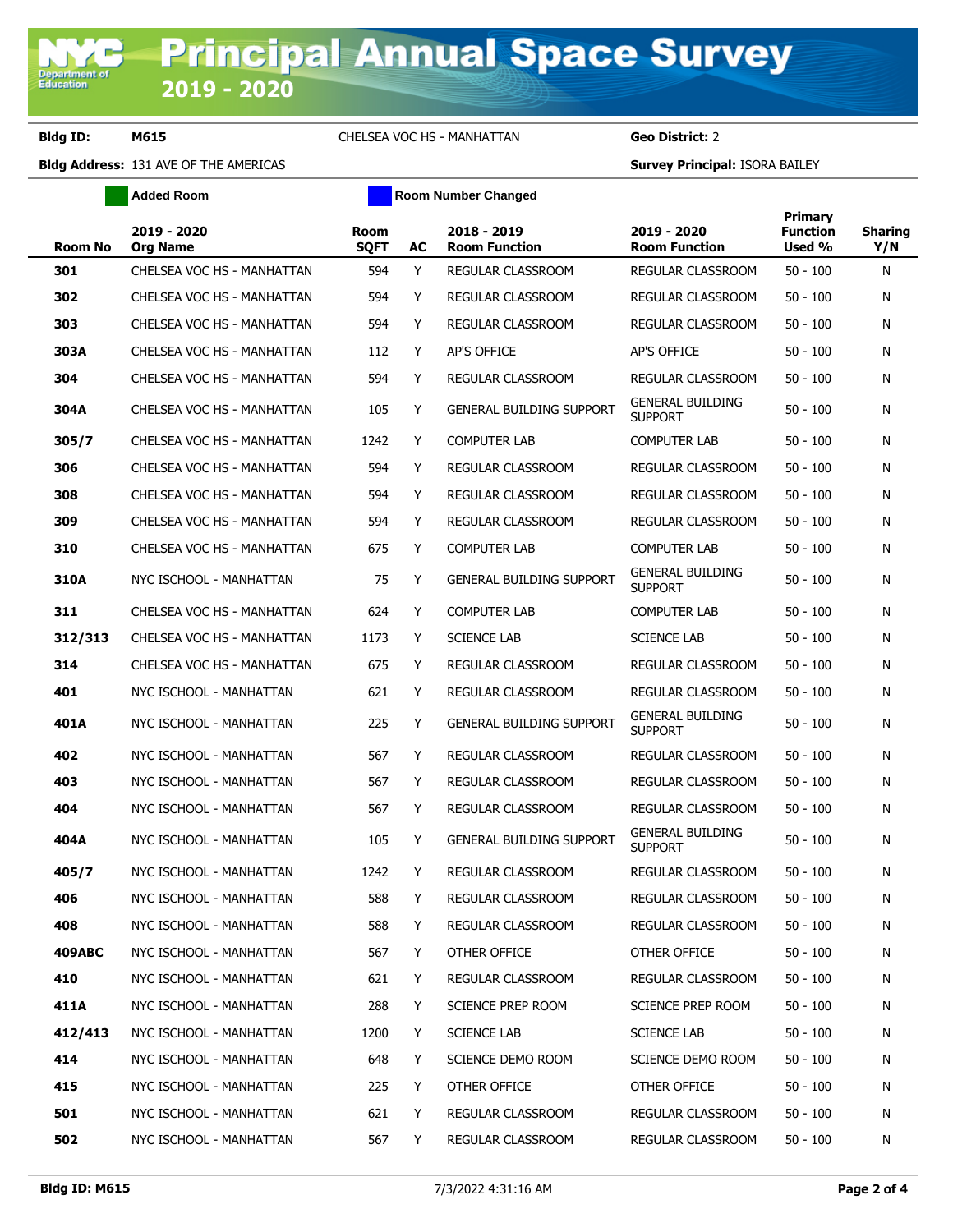**Bldg ID: M615** CHELSEA VOC HS - MANHATTAN **Geo District:** 2

**Bldg Address:** 131 AVE OF THE AMERICAS **Survey Principal:** ISORA BAILEY

|                | <b>Added Room</b>                                                                                                                                                                                 |                            | <b>Room Number Changed</b> |                                       |                                           |                                      |                       |
|----------------|---------------------------------------------------------------------------------------------------------------------------------------------------------------------------------------------------|----------------------------|----------------------------|---------------------------------------|-------------------------------------------|--------------------------------------|-----------------------|
| <b>Room No</b> | 2019 - 2020<br><b>Org Name</b>                                                                                                                                                                    | <b>Room</b><br><b>SQFT</b> | <b>AC</b>                  | 2018 - 2019<br><b>Room Function</b>   | 2019 - 2020<br><b>Room Function</b>       | Primary<br><b>Function</b><br>Used % | <b>Sharing</b><br>Y/N |
| 503            | NYC ISCHOOL - MANHATTAN                                                                                                                                                                           | 648                        | Y                          | REGULAR CLASSROOM                     | REGULAR CLASSROOM                         | $50 - 100$                           | N                     |
| 505            | NYC ISCHOOL - MANHATTAN                                                                                                                                                                           | 384                        | Y                          | <b>GUIDANCE OFFICE</b>                | <b>GUIDANCE OFFICE</b>                    | $50 - 100$                           | N                     |
| 505W           | NYC ISCHOOL - MANHATTAN                                                                                                                                                                           | 575                        | Y                          | <b>REGULAR CLASSROOM</b>              | REGULAR CLASSROOM                         | $50 - 100$                           | N                     |
| 506            | NYC ISCHOOL - MANHATTAN                                                                                                                                                                           | 399                        | Y                          | <b>REGULAR CLASSROOM</b>              | <b>REGULAR CLASSROOM</b>                  | $50 - 100$                           | N                     |
| 507            | NYC ISCHOOL - MANHATTAN                                                                                                                                                                           | 380                        | Y                          | REGULAR CLASSROOM                     | <b>REGULAR CLASSROOM</b>                  | $50 - 100$                           | N                     |
| 508            | NYC ISCHOOL - MANHATTAN                                                                                                                                                                           | 352                        | Y                          | OTHER OFFICE                          | OTHER OFFICE                              | $50 - 100$                           | N                     |
| 509            | NYC ISCHOOL - MANHATTAN                                                                                                                                                                           | 550                        | Y                          | REGULAR CLASSROOM                     | <b>REGULAR CLASSROOM</b>                  | $50 - 100$                           | N                     |
| 510            | NYC ISCHOOL - MANHATTAN                                                                                                                                                                           | 513                        | Y                          | <b>REGULAR CLASSROOM</b>              | <b>REGULAR CLASSROOM</b>                  | 50 - 100                             | N                     |
| 511            | NYC ISCHOOL - MANHATTAN                                                                                                                                                                           | 572                        | Y                          | REGULAR CLASSROOM                     | REGULAR CLASSROOM                         | $50 - 100$                           | N                     |
| 512            | NYC ISCHOOL - MANHATTAN                                                                                                                                                                           | 506                        | Y                          | REGULAR CLASSROOM                     | REGULAR CLASSROOM                         | $50 - 100$                           | N                     |
| 513            | NYC ISCHOOL - MANHATTAN                                                                                                                                                                           | 594                        | Y                          | <b>REGULAR CLASSROOM</b>              | REGULAR CLASSROOM                         | $50 - 100$                           | N                     |
| 514            | NYC ISCHOOL - MANHATTAN                                                                                                                                                                           | 594                        | Y                          | <b>ART ROOM</b>                       | ART ROOM                                  | $50 - 100$                           | N                     |
| 515            | NYC ISCHOOL - MANHATTAN                                                                                                                                                                           | 225                        | Y                          | OTHER OFFICE                          | OTHER OFFICE                              | $50 - 100$                           | N                     |
| <b>AUD</b>     | CHELSEA VOC HS - MANHATTAN                                                                                                                                                                        | 4895                       | Y                          | <b>AUDITORIUM</b>                     | <b>AUDITORIUM</b>                         | 50 - 100                             | N                     |
| <b>BOILER</b>  | CHELSEA VOC HS - MANHATTAN                                                                                                                                                                        | 8379                       | Y                          | <b>GENERAL BUILDING SUPPORT</b>       | <b>GENERAL BUILDING</b><br><b>SUPPORT</b> | $50 - 100$                           | N                     |
| <b>GYM</b>     | CHELSEA VOC HS - MANHATTAN                                                                                                                                                                        | 2072                       | Y                          | MULTI-PURPOSE NON<br><b>CLASSROOM</b> | MULTI-PURPOSE NON<br><b>CLASSROOM</b>     | $50 - 100$                           | N                     |
|                | How many hallway bathrooms for students are there in your building?                                                                                                                               |                            |                            |                                       |                                           |                                      |                       |
|                | Are any of the student bathrooms being shared by multiple schools?                                                                                                                                |                            |                            |                                       |                                           |                                      |                       |
|                | N<br>Are all the student bathrooms open throughout the day?                                                                                                                                       |                            |                            |                                       |                                           |                                      |                       |
|                | Please identify the number of non-instructional spaces, not reported above, being used for<br>0<br>instructional purposes, academic intervention services, or therapeutic or counseling services: |                            |                            |                                       |                                           |                                      |                       |
|                | Are any of those non-instructional spaces being shared?                                                                                                                                           |                            |                            |                                       |                                           |                                      |                       |